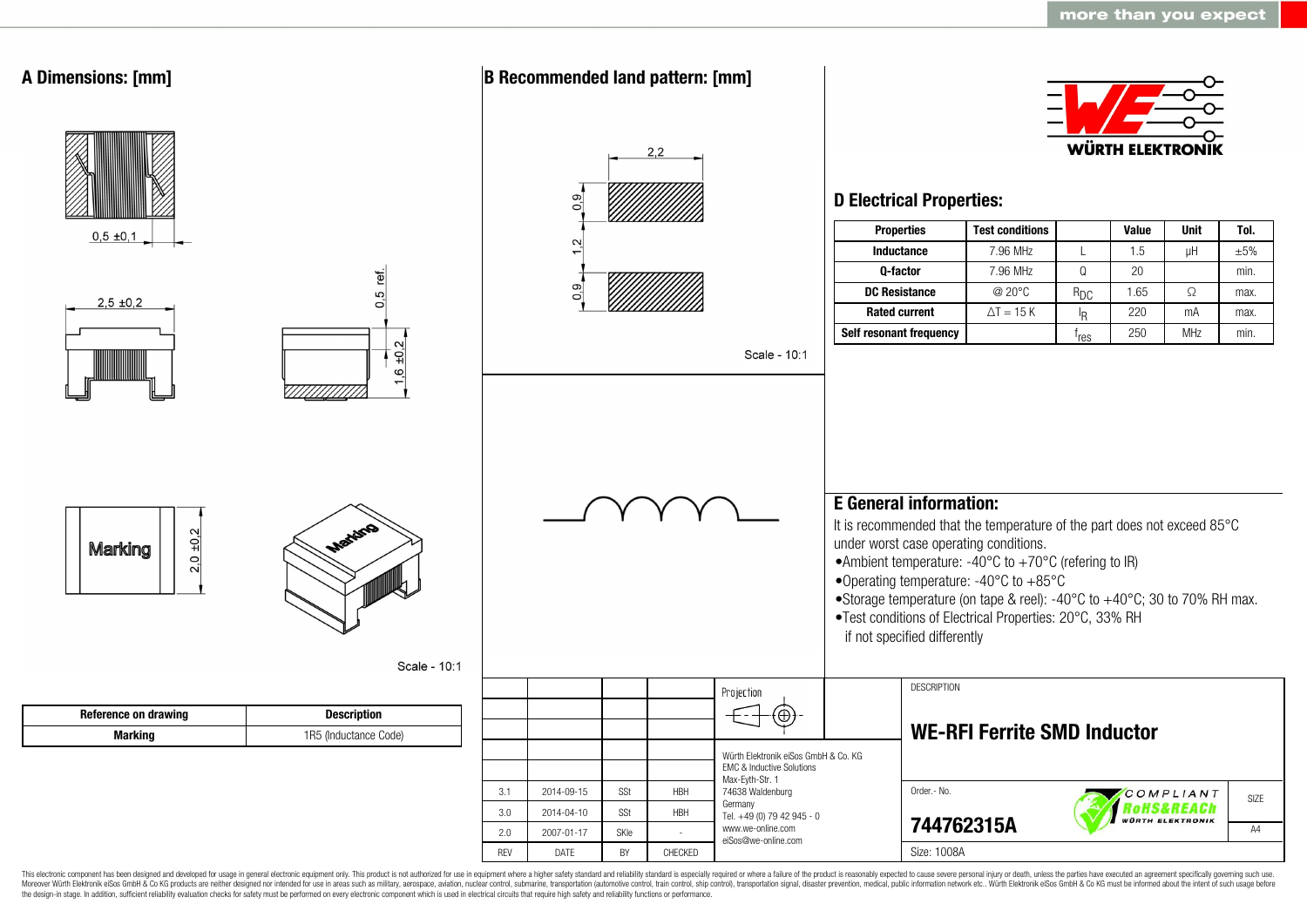

This electronic component has been designed and developed for usage in general electronic equipment only. This product is not authorized for use in equipment where a higher safety standard and reliability standard as espec Moreover Würth Elektronik eiSos GmbH & Co KG products are neither designed nor intended for use in areas such as military, aerospace, aviation, nuclear control, submarine, transportation (automotive control, ship control), the design-in stage. In addition, sufficient reliability evaluation checks for safety must be performed on every electronic component which is used in electrical circuits that require high safety and reliability functions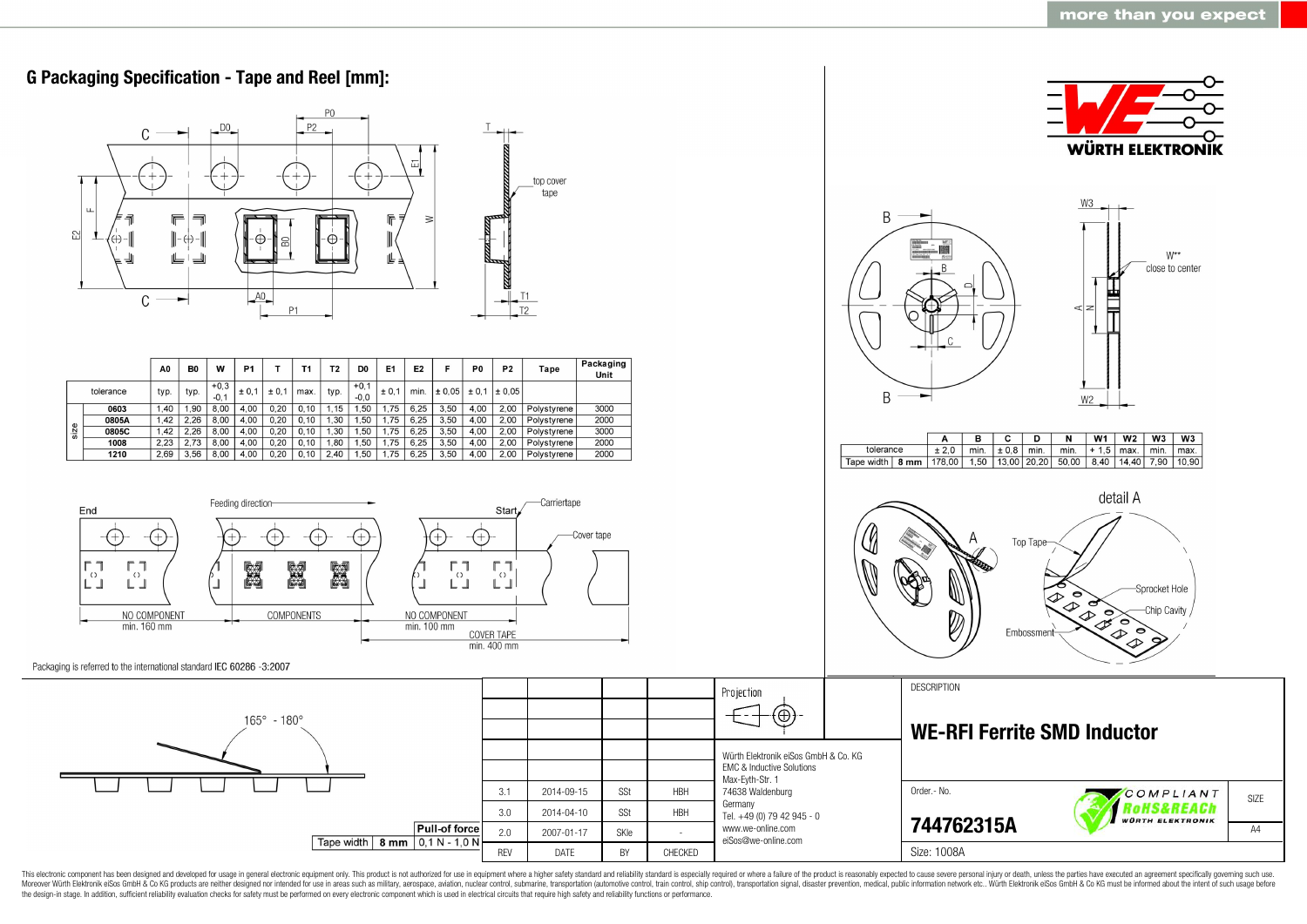# **H Soldering Specifications:**





# **H1: Classification Reflow Profile for SMT components: H2: Classification Reflow Profiles**

| <b>Profile Feature</b>                                                                                                                        | <b>Pb-Free Assembly</b>                             |
|-----------------------------------------------------------------------------------------------------------------------------------------------|-----------------------------------------------------|
| Preheat<br>- Temperature Min (T <sub>smin</sub> )<br>- Temperature Max (T <sub>Smax</sub> )<br>- Time $(t_s)$ from $(T_{smin}$ to $T_{smax})$ | $150^{\circ}$ C<br>$200\degree C$<br>60-120 seconds |
| Ramp-up rate $(T_1$ to $T_p$ )                                                                                                                | 3°C/ second max.                                    |
| Liquidous temperature $(T1)$<br>Time ( $tl$ ) maintained above T <sub>1</sub>                                                                 | $217^{\circ}$ C<br>60-150 seconds                   |
| Peak package body temperature $(Tp)$                                                                                                          | See Table H3                                        |
| Time within 5°C of actual peak temperature $(t_n)$                                                                                            | 20-30 seconds                                       |
| Ramp-down rate $(T_P$ to $T_I$ )                                                                                                              | $6^{\circ}$ C/ second max.                          |
| Time 25°C to peak temperature                                                                                                                 | 8 minutes max.                                      |

refer to IPC/JEDEC J-STD-020D

# **H3: Package Classification Reflow Temperature**

|                         | <b>Package Thickness</b> | Volume mm <sup>3</sup><br>$350$ | Volume mm <sup>3</sup><br>$350 - 2000$ | Volume mm <sup>3</sup><br>>2000 |
|-------------------------|--------------------------|---------------------------------|----------------------------------------|---------------------------------|
| <b>PB-Free Assembly</b> | $< 1.6$ mm               | $260^{\circ}$ C                 | $260^{\circ}$ C                        | $260^{\circ}$ C                 |
| <b>PB-Free Assembly</b> | $1.6 - 2.5$ mm           | $260^{\circ}$ C                 | $250^{\circ}$ C                        | $245^{\circ}$ C                 |
| <b>PB-Free Assembly</b> | $> 2.5$ mm               | $250^{\circ}$ C                 | $245^{\circ}$ C                        | $245^{\circ}$ C                 |

refer to IPC/JEDEC J-STD-020D

|            |            |      |            | Projection<br>$\Theta$ )                                                                                            |  | <b>DESCRIPTION</b><br><b>WE-RFI Ferrite SMD Inductor</b> |                                       |      |
|------------|------------|------|------------|---------------------------------------------------------------------------------------------------------------------|--|----------------------------------------------------------|---------------------------------------|------|
|            |            |      |            | Würth Elektronik eiSos GmbH & Co. KG<br><b>EMC &amp; Inductive Solutions</b><br>Max-Eyth-Str. 1<br>74638 Waldenburg |  |                                                          |                                       |      |
| 3.1        | 2014-09-15 | SSt  | <b>HBH</b> |                                                                                                                     |  | Order .- No.                                             | COMPLIANT                             | SIZE |
| 3.0        | 2014-04-10 | SSt  | <b>HBH</b> | Germany<br>Tel. +49 (0) 79 42 945 - 0                                                                               |  |                                                          | RoHS&REACh<br><b>WÜRTH ELEKTRONIK</b> |      |
| 2.0        | 2007-01-17 | SKIe |            | www.we-online.com<br>eiSos@we-online.com                                                                            |  | 744762315A                                               |                                       | A4   |
| <b>RFV</b> | DATE       | BY   | CHECKED    |                                                                                                                     |  | Size: 1008A                                              |                                       |      |

This electronic component has been designed and developed for usage in general electronic equipment only. This product is not authorized for use in equipment where a higher safety standard and reliability standard is espec Moreover Würth Elektronik eiSos GmbH & Co KG products are neither designed nor intended for use in areas such as military, aerospace, aviation, nuclear control, submarine, transportation (automotive control), stain control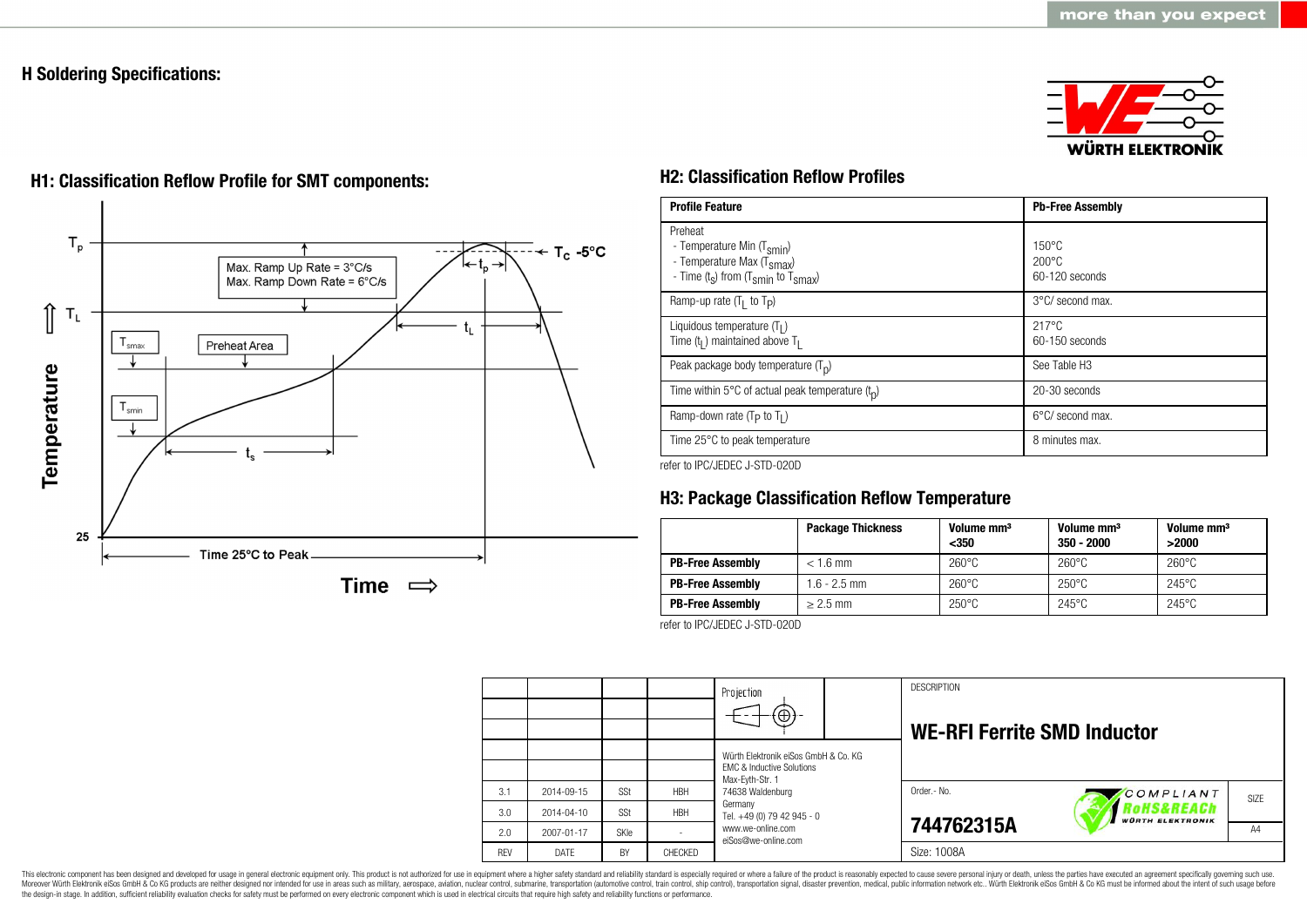# **I Cautions and Warnings:**

**The following conditions apply to all goods within the product series of WE-RFI of Würth Elektronik eiSos GmbH & Co. KG:**

#### **General:**

All recommendations according to the general technical specifications of the data sheet have to be complied with.

The usage and operation of the product within ambient conditions, which probably alloy or harm the wire isolation, has to be avoided.

If the product is potted in customer applications, the potting material might shrink during and after hardening. The product is exposed to the pressure of the potting material with the effect that the core, wire and termination is possibly damaged by this pressure and so the electrical as well as the mechanical characteristics are endangered to be affected. After the potting material is cured, the core, wire and termination of the product have to be checked if any reduced electrical or mechanical functions or destructions have occurred.

The responsibility for the applicability of customer specific products and use in a particular customer design is always within the authority of the customer. All technical specifications for standard products do also apply to customer specific products.

Cleaning agents that are used to clean the customer application might damage or change the characteristics of the component, body, pins or termination.

Direct mechanical impact to the product shall be prevented as the core material could flake or in the worst case it could break.

#### **Product specific:**

Follow all instructions mentioned in the data sheet, especially:

- •The soldering profile has to be complied with according to the technical reflow soldering specification, otherwise this will void the warranty.
- •All products shall be used before the end of the period of 12 months based on the product date code, if not a 100% solderability can´t be ensured.
- •Violation of the technical product specifications such as exceeding the nominal rated current will void the warranty.

The general and product specific cautions comply with the state of the scientific and technical knowledge and are believed to be accurate and reliable; however, no responsibility is assumed for inaccuracies or incompleteness.



|            |                  |             |            | Projection<br>$\textcircled{\scriptsize{+}}$                                 |  | <b>DESCRIPTION</b><br><b>WE-RFI Ferrite SMD Inductor</b> |                                      |      |
|------------|------------------|-------------|------------|------------------------------------------------------------------------------|--|----------------------------------------------------------|--------------------------------------|------|
|            |                  |             |            | Würth Elektronik eiSos GmbH & Co. KG<br><b>EMC &amp; Inductive Solutions</b> |  |                                                          |                                      |      |
| 3.1        | 2014-09-15       | SSt         | <b>HBH</b> | Max-Evth-Str. 1<br>74638 Waldenburg                                          |  | Order.- No.                                              | COMPLIANT                            | SIZE |
| 3.0        | $2014 - 04 - 10$ | SSt         | <b>HBH</b> | Germany<br>Tel. +49 (0) 79 42 945 - 0                                        |  |                                                          | oHS&REACh<br><b>WÜRTH ELEKTRONIK</b> |      |
| 2.0        | 2007-01-17       | <b>SKIe</b> |            | www.we-online.com<br>eiSos@we-online.com                                     |  | 744762315A                                               |                                      |      |
| <b>REV</b> | DATE             | BY          | CHECKED    |                                                                              |  | Size: 1008A                                              |                                      |      |

This electronic component has been designed and developed for usage in general electronic equipment only. This product is not authorized for use in equipment where a higher safety standard and reliability standard is espec Moreover Würth Elektronik eiSos GmbH & Co KG products are neither designed nor intended for use in areas such as military, aerospace, aviation, nuclear control, submarine, transportation (automotive control), tain control) the design-in stage. In addition, sufficient reliability evaluation checks for safety must be performed on every electronic component which is used in electrical circuits that require high safety and reliability functions